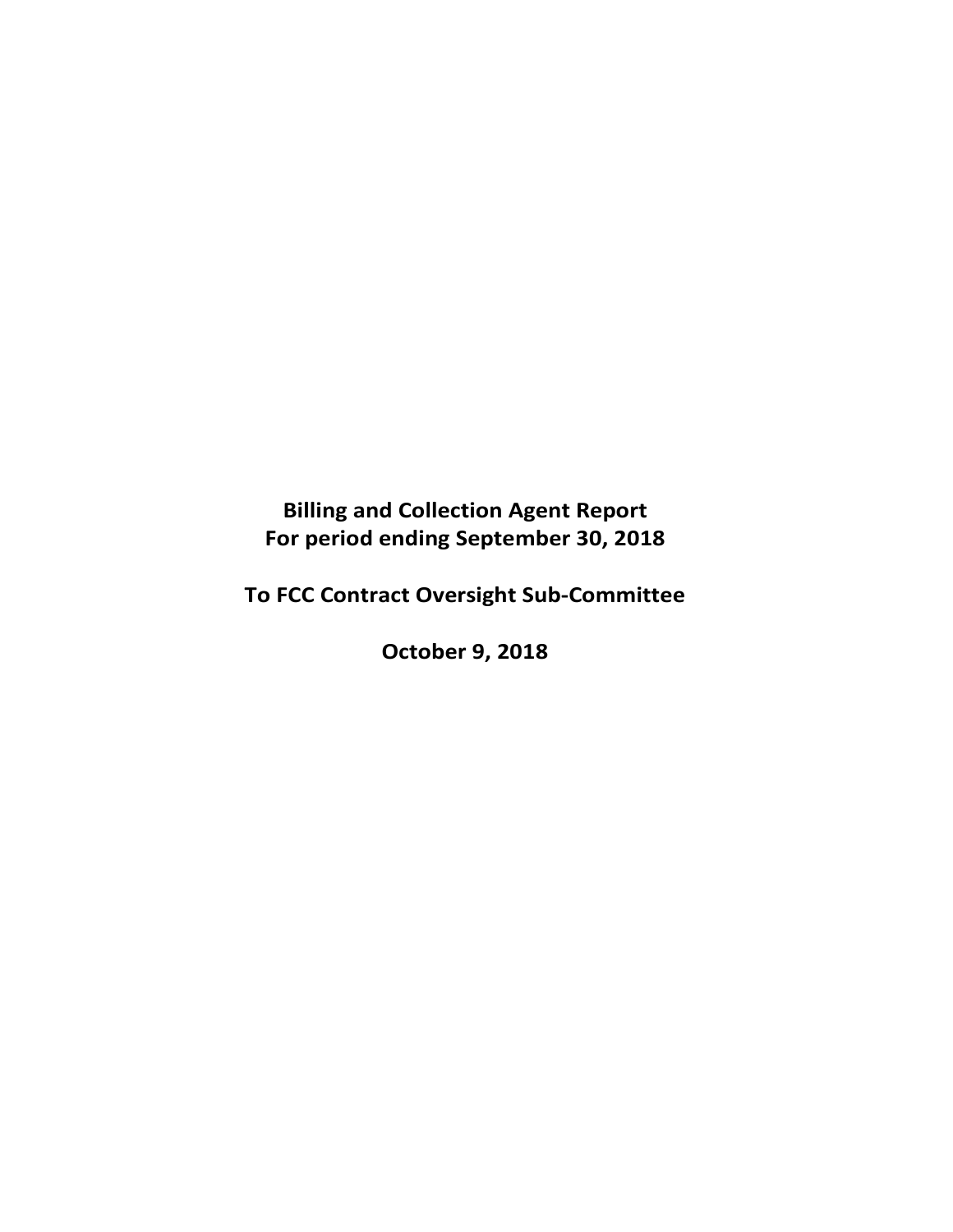# **NANPA FUND STATEMENT OF FINANCIAL POSITION September 30, 2018**

#### **Assets**

| Cash in bank                                     |            | \$ | 2,434,527   |
|--------------------------------------------------|------------|----|-------------|
| Receivables                                      |            |    |             |
| Receivable from US Carriers                      | 3,937,449  |    |             |
| Receivable from Canada                           | 9,143      |    |             |
| Receivable from Caribbean countries              | 26,570     |    |             |
| Receivables forwarded to Treasury for collection | 77,511     |    |             |
| Allowance for uncollectible accounts             | (125, 300) |    | 3,925,373   |
| <b>Total assets</b>                              |            |    | 6,359,900   |
| Less: Accrued liabilities                        |            |    |             |
| Welch LLP                                        | 28,400     |    |             |
| <b>NEUSTAR Pooling 1K Block</b>                  | 265,970    |    |             |
| <b>NEUSTAR NANP Administration</b>               | 189,460    |    |             |
| Data Collection Agent - USAC                     | 6,451      |    |             |
| Treasury Deposits - see note below               | 706        |    | (490, 987)  |
| Deferred revenue (2018/19 billing)               |            |    | (4,444,864) |
| <b>Fund balance</b>                              |            | Ş  | 1,424,049   |

Invoices for the 2018/19 funding period which runs from October 1, 2018 to September 30, 2019 were emailed/mailed on September 12th. Payments are due October 12, 2018.

Treasury Deposits are receipts from Treasury for unpaid debt for which the specific details are still unknown at this time. These funds may need to be repaid Treasury.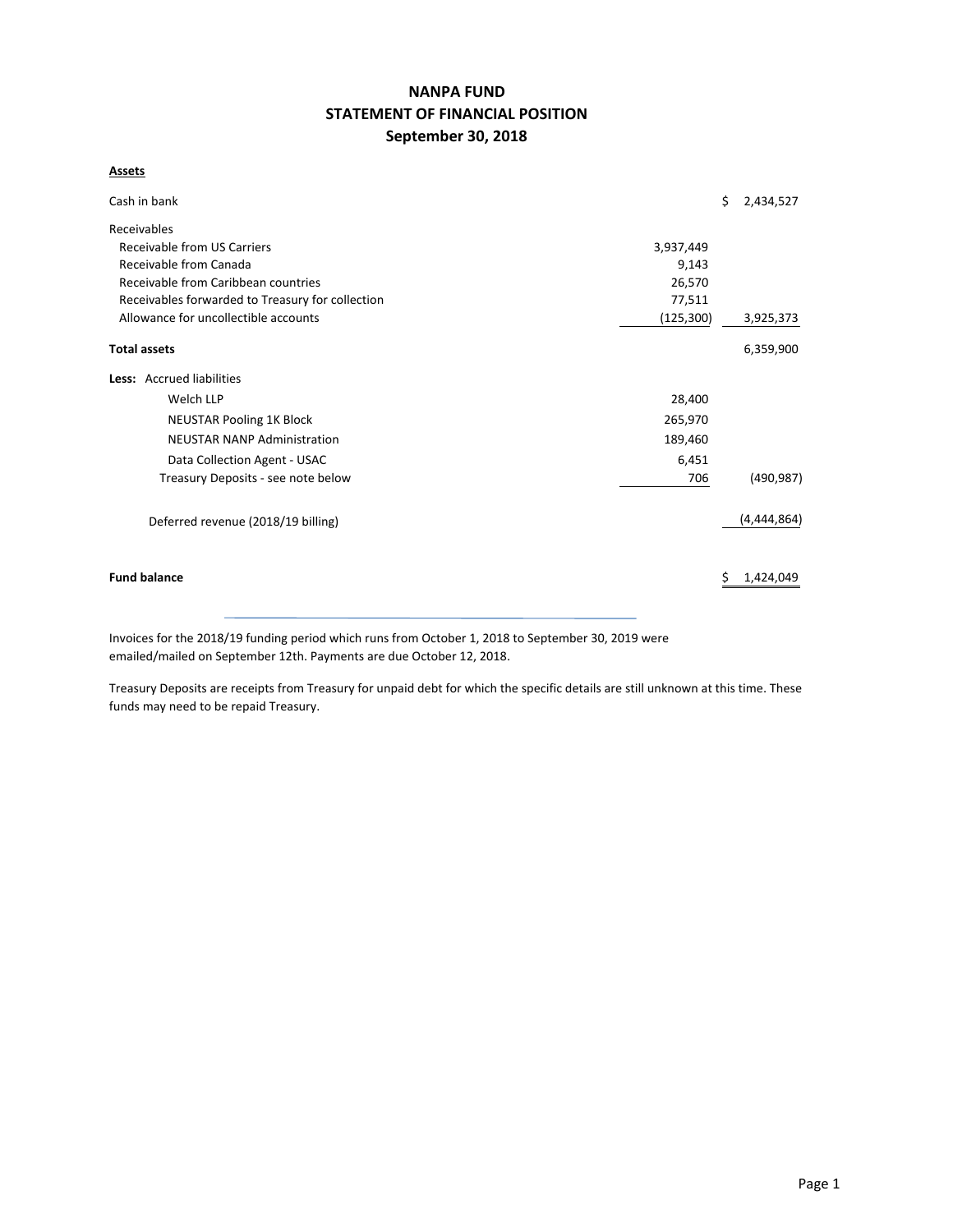#### **NANP FUND ACTUAL STATEMENT OF CHANGES IN FUND BALANCE OCTOBER 2017 TO SEPTEMBER 2018**

|                                          |        | Actual     |               |               |               |            |           |            |               |                |               |               |           | <b>Variance between</b> |               |                      |
|------------------------------------------|--------|------------|---------------|---------------|---------------|------------|-----------|------------|---------------|----------------|---------------|---------------|-----------|-------------------------|---------------|----------------------|
|                                          |        |            |               |               |               |            |           |            |               |                |               |               |           |                         |               | actual results and   |
|                                          |        | Oct-17     | <b>Nov-17</b> | <b>Dec-17</b> | $Jan-18$      | Feb-18     | Mar-18    | Apr-18     | <b>May-18</b> | <b>Jun-18</b>  | <b>Jul-18</b> | <b>Aug-18</b> | Sep-18    | <b>Total</b>            | <b>Budget</b> | budget at Sept 30/18 |
| Revenue                                  |        |            |               |               |               |            |           |            |               |                |               |               |           |                         |               |                      |
| <b>International Contributions</b>       |        |            |               |               |               |            |           |            |               |                |               |               |           |                         |               |                      |
| Canada                                   | (1)    | 19,433     | 9,716         | 9,717         | 9,717         | 9,716      | 9,716     | 9,716      | 9,716         | 9,716          | 9,716         | 9,717         |           | 116,596                 | 116,596       | $\sim$               |
| Caribbean countries                      | (1)    | 24,429     | $\sim$        | $\sim$ $\sim$ | $\sim$ $\sim$ |            | $\sim$    | $\sim$     | $\sim$        | $\sim$         | $\sim$        | $\sim$        | $\sim$    | 24,429                  | 24,429        |                      |
| <b>Total International Contributions</b> |        | 43,862     | 9,716         | 9,717         | 9,717         | 9,716      | 9,716     | 9,716      | 9,716         | 9,716          | 9,716         | 9,717         | $\sim$    | 141,025                 | 141,025       |                      |
| Domestic Contributions - US carriers     | (1)    | 5,718,956  | 184,162       | 183,850       | 178,191       | 354,142    | 150,876   | 152,907    | 154,515       | 167,717        | 156,908       | 160,508       | 198       | 7,562,930               | 7,506,473     | 56,457               |
| Late filing fees for Form 499A           | (2)    | (200)      | $\sim$        | 200           | 100           | (200)      | 300       | 700.00     | 600.00        | $\sim 10^{-1}$ | 400.00        | 600.00        | 90,900    | 93,400                  | 65,000        | 28,400               |
| Interest income                          | (3)    | 1,174      | 1,765         | 1,811         | 2,086         | 3,123      | 2,509     | 3,323      | 2,926         | 2,807          | 2,654         | 2,268         | 2,352     | 28,798                  | 5,000         | 23,798               |
| <b>Total revenue</b>                     |        | 5,763,792  | 195,643       | 195,578       | 190,094       | 366,781    | 163,401   | 166,646    | 167,757       | 180,240        | 169,678       | 173,093       | 93,450    | 7,826,153               | 7,717,498     | 108,655              |
| <b>Expenses</b>                          |        |            |               |               |               |            |           |            |               |                |               |               |           |                         |               |                      |
| <b>NANPA Administration</b>              | (4)    | 187,332    | 188,789       | 187,332       | 187,332       | 188,562    | 187,332   | 187,332    | 188,876       | 255,545        | 187,743       | 188,383       | 189,460   | 2,324,018               | 2,420,813     | (96, 795)            |
| 1K Block Pooling                         | (5)    | 255,804    | 257,795       | 254,315       | 303,465       | 257,581    | 282,672   | 255,205    | 260,343       | 263,777        | 255,674       | 256,066       | 265,970   | 3,168,667               | 3,199,475     | (30, 808)            |
| Pooling Change Order 3 B                 |        |            |               |               |               |            |           |            |               |                |               |               |           |                         |               |                      |
| - CLIN 15                                | (5)(a) | 211,750    | 211,750       | $\sim$        |               |            |           | $\sim$     |               |                |               |               |           | 423,500                 | 423,500       |                      |
| - CLIN 16                                | (5)(b) | 2,052      | 2,679         | $\sim$        |               |            |           |            |               |                |               |               |           | 4,731                   | 14,535        | (9,804)              |
| - CLIN 17                                | (5)(b) | $\sim 100$ | $\sim$        | 43,333        | 43,333        | 43,333     | 43,333    | 43,333     | 43,333        | 43,333         |               |               |           | 303,331                 | 303,331       |                      |
| Pooling Change Order #6                  | (5)(c) | $\sim$     | $\sim$        | $\sim$        | $\sim$        | $\sim$     | $\sim$    | $\sim$     | $\sim$        | $\sim$         |               |               |           | $\sim$                  |               |                      |
| Pooling Change Order #7                  | (5)(d) | $\sim$     |               | $\sim$        |               |            | $\sim$    | $\sim$     | $\sim$        |                |               |               | $\sim$    | $\sim$                  |               | $\sim$               |
| <b>Billing and Collection</b>            |        |            |               |               |               |            |           |            |               |                |               |               |           |                         |               |                      |
| Welch LLP                                | (6)    | 28,410     | 28,410        | 28,410        | 28,410        | 28,410     | 28,410    | 28,410     | 28,400        | 28,400         | 28,400        | 28,400        | 28,400    | 340,870                 | 340,920       | (50)                 |
| Data Collection Agent                    | (7)    | 6,843      | 6,927         | 5,798         | 7,113         | 6,253      | 6,593     | 6,462      | 6,818         | 6,666          | 6,599         | 6,535         | 6,816     | 79,423                  | 74,844        | 4,579                |
| <b>Annual Operations Audit</b>           | (8)    | $\sim$     | $\sim$        | $\sim$        | 47,000        | $\sim$     | $\sim$    | $\sim$     | $\sim$        | $\sim$         | $\sim$        |               |           | 47,000                  | 47,000        |                      |
| <b>Bank Charges</b>                      | (9)    | 4,346      | 7,194         | 3,729         | 3,026         | 2,803      | 2,362     | 2,861      | 2,549         | 1,501          | 1,940         | 2,058         | 2,057     | 36,426                  | 38,000        | (1, 574)             |
| <b>Carrier Audits</b>                    | (10)   | $\sim$ $-$ | $\sim$        | $\sim$        | $\sim$ $\sim$ | $\sim$     | $\sim$    | $\sim$     | $\sim$        | $\sim$         | $\sim$        | $\sim$        | $\sim$    | $\sim$                  | 200,000       | (200,000)            |
| Bad debt expense                         | (11)   | (5, 522)   | (6, 919)      | 32,260        | 6,680         | (302)      | (871)     | 544        | (12, 258)     | 335            | 1,998         | (1,879)       | 39,798    | 53,864                  | 40,000        | 13,864               |
| <b>Total expenses</b>                    |        | 691,015    | 696,625       | 555,177       | 626,359       | 526,640    | 549,831   | 524,147    | 518,061       | 599,557        | 482,354       | 479,563       | 532,501   | 6,781,830               | 7,102,418     | (320, 588)           |
| Net revenue (expenses)                   |        | 5,072,777  | 500,982)      | 359,599)      | 436,265)      | 159,859) ( | 386,430)  | 357,501) ( | 350,304)      | 419,317)       | 312,676)      | 306,470) (    | 439,051)  | 1,044,323               | 615,080       | 429,243              |
| <b>Opening fund balance</b>              |        | 379,726    | 5,452,503     | 4,951,521     | 4,591,922     | 4,155,657  | 3,995,798 | 3,609,368  | 3,251,867     | 2,901,563      | 2,482,246     | 2,169,570     | 1,863,100 | 379,726                 | 384,920       | (5, 194)             |
| <b>Closing fund balance</b>              |        | 5,452,503  | 4,951,521     | 4,591,922     | 4,155,657     | 3,995,798  | 3,609,368 | 3,251,867  | 2,901,563     | 2,482,246      | 2,169,570     | 1,863,100     | 1,424,049 | 1,424,049               | 1,000,000     | 424,049              |
| Fund balance makeup:                     |        |            |               |               |               |            |           |            |               |                |               |               |           |                         |               |                      |
| Contingency                              |        | 1,000,000  | 1,000,000     | 1,000,000     | 1,000,000     | 1,000,000  | 1,000,000 | 1,000,000  | 1,000,000     | 1,000,000      | 1,000,000     | 1,000,000     | 1,000,000 | 1,000,000               | 1,000,000     |                      |
| Surplus                                  |        | 4,452,503  | 3,951,521     | 3,591,922     | 3,155,657     | 2,995,798  | 2,609,368 | 2,251,867  | 1,901,563     | 1,482,246      | 1,169,570     | 863,100       | 424,049   | 424,049                 |               |                      |
|                                          |        | 5.452.503  | 4,951,521     | 4.591.922     | 4.155.657     | 3,995,798  | 3.609.368 | 3,251,867  | 2,901,563     | 2.482.246      | 2.169.570     | 1.863.100     | 1.424.049 | 1.424.049               | 1.000.000     |                      |
|                                          |        |            |               |               |               |            |           |            |               |                |               |               |           |                         |               |                      |

**(1)** The US carrier contributions for the period from October 2017 to September 2018 and the International contributions are based upon actual billings.

(2) These fees represent the \$100 late filing fee charged to those companies that do not file the Form 499A by the due date.

**(3)** Interest income projections are estimates

(4) The NANPA Administration contract expires July 8, 2017. The cost for NANPA administration is an estimate based on the last option year plus a 3% increase. The percentage represents the average yearly increase over the contract. It also includes the cost of change order #7 of \$68,120. The budget had allowed for \$75,000 for this change order

(5) The 1K Block Pooling Administration contract expires July 14, 2017. The cost for Pooling Administration is provided for based on the amount provided in the final option year of the contract. The costs included anticipa

(5)(a) CLIN 15 is for the period March 22 to November 22, 2017 a cost of \$748,500. \$325,000 will be billed evenly between April and September 2017 with the remaining balance to be billed in the 2017/18 period.

**(5)(b)** CLIN 16 is for the period July 31 to November 24, 2017 and is not to exceed \$29,070. Budgeted for evenly over the months of August to November 2017

**(5)(b)** CLIN 17 is for the period November 24, 2017 to June 30, 2018 at \$43,333/month <sup>50</sup>

**(5)(c)**Pooling CO #6 addresses INC changes to the Thousands-Block Pooling Administration Guidelines at anticipated cost of \$20,053 (to be billed in 2018/19)

(5)(d) Pooling CO #7 addresses INC changes to the Guidelines related to Pooling Administration activities when a code holder voluntarily returns or abandons an NXX code at anticipated cost of \$37,333. (to be billed in 2018 **(6)** The cost of B&C Agent is based on the contract with Welch LLP

**(7)**  The expense for the Data Collection Agent is based on an allocation of costs by USAC. ‐

**(8)** The expense for the annual operations audit performed by Ernst & Young LLP is based on the quote given.

**(9)** Bank fees are an expense to the Fund.

**(10)** The budget allowed \$200,000 for carrier audits. Per the FCC, this will not be expended during this funding period.

**(11)**  The bad debt expense includes all accounts considered potentially uncollectible at September 30, 2018.

#### **Assumptions: Reconciliation of actual at September 30, 2018 to budget**

| Budgeted fund balance at September 30, 2018 - contingency                                                                                                                             | 1,000,000 |
|---------------------------------------------------------------------------------------------------------------------------------------------------------------------------------------|-----------|
| Decrease in opening fund balance between budget period and actual                                                                                                                     | (5, 194)  |
| Additional billings over estimate from budget                                                                                                                                         | 56,457    |
| Late filing fees (reversal) for Form 499A                                                                                                                                             | 28,400    |
| Underestimate of interest earned to date compared to budget                                                                                                                           | 23,798    |
| Pooling change order 3B -difference between budget and actual                                                                                                                         | 9,804     |
| NANP Admin - difference between budget and actual contract extension and change<br>order #7 awarded and due to variable travel costs                                                  | 96,795    |
| Decrease in B&C Agent costs                                                                                                                                                           | 50        |
| Data Collection fees - Adjustment to actual from budget                                                                                                                               | (4, 579)  |
| Bad debts - Adjustment to actual from budget                                                                                                                                          | (13, 864) |
| IK Block Pooling - difference between budget and actual contract awarded due to variable<br>travel costs and lower amount paid for change order #4<br>Pooling change orders #6 and #7 | 30,808    |
| Carrier audits that will not be performed                                                                                                                                             | 200,000   |
| Operations Audit - Adjustment to actual from budget                                                                                                                                   |           |
| Bank fees - Variance between actual and budget                                                                                                                                        | 1,574     |
| Actual fund balance at September 30, 2018                                                                                                                                             | 1,424,049 |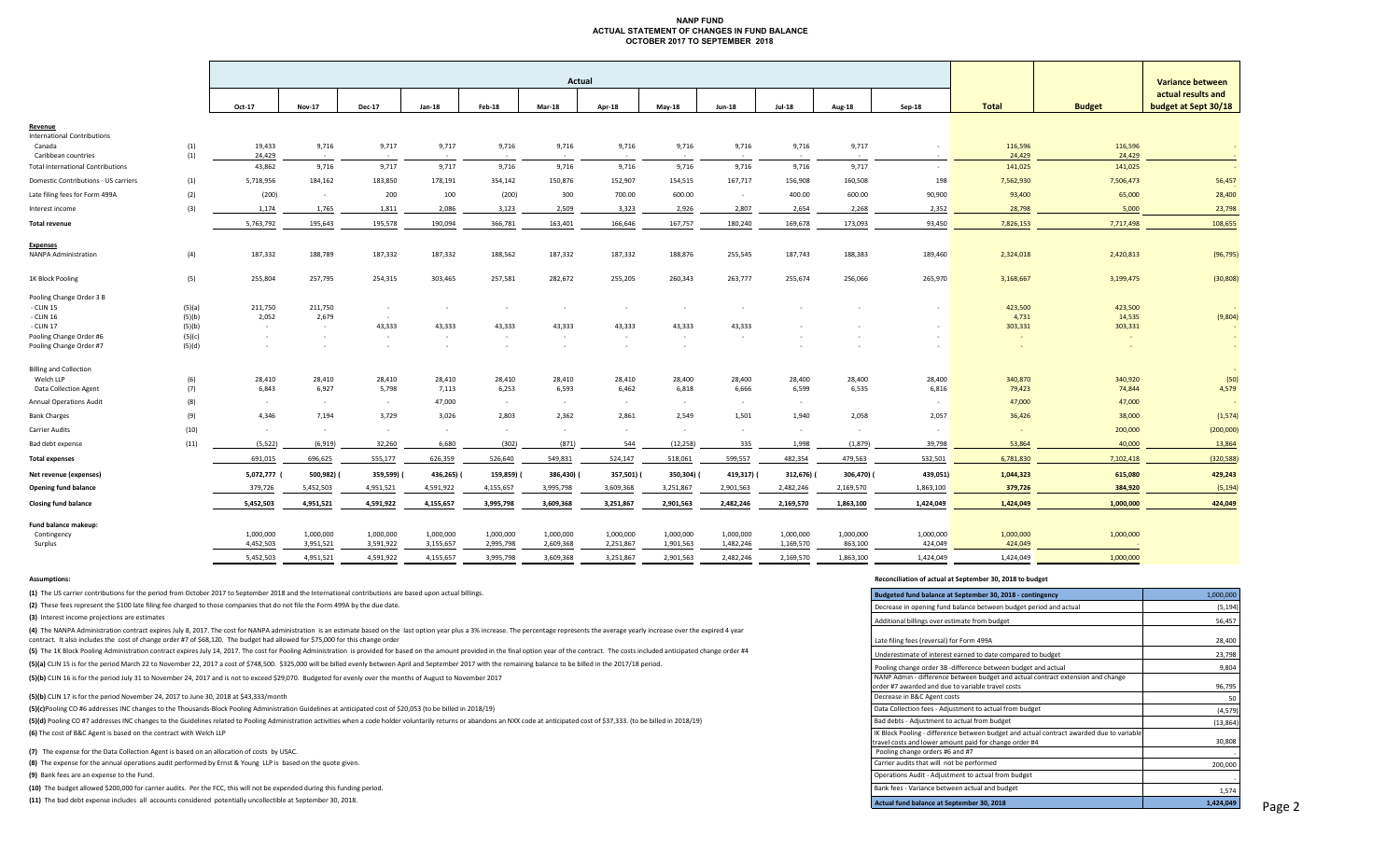#### **NANPA FUND FORECASTED STATEMENT OF CHANGES IN FUND BALANCEOCTOBER 2018 TO SEPTEMBER 2019**

|                                          |        | <b>Projection based on budget</b> |                          |                                   |                          |                                   |                          |                 |                                   |                          |                          |                 |           |
|------------------------------------------|--------|-----------------------------------|--------------------------|-----------------------------------|--------------------------|-----------------------------------|--------------------------|-----------------|-----------------------------------|--------------------------|--------------------------|-----------------|-----------|
|                                          |        | Oct-18                            | <b>Nov-18</b>            | <b>Dec-18</b>                     | Jan-19                   | Feb-19                            | <b>Mar-19</b>            | Apr-19          | May-19                            | <b>Jun-19</b>            | Jul-19                   | Aug-19          | Sep-19    |
| <b>Projected Revenue</b>                 |        |                                   |                          |                                   |                          |                                   |                          |                 |                                   |                          |                          |                 |           |
| <b>International Contributions</b>       |        |                                   |                          |                                   |                          |                                   |                          |                 |                                   |                          |                          |                 |           |
| Canada<br>Caribbean countries            | (1)    | 9,143<br>23,036                   | 9,143                    | 9,143                             | 9,143<br>$\sim$          | 9,143                             | 9,143                    | 9,143           | 9,143                             | 9,143<br>$\sim$          | 9,143                    | 9,143           | 9,144     |
| <b>Total International Contributions</b> | (1)    | 32,179                            | $\sim$<br>9,143          | $\overline{\phantom{a}}$<br>9,143 | 9,143                    | $\overline{\phantom{a}}$<br>9,143 | $\sim$<br>9,143          | $\sim$<br>9,143 | $\overline{\phantom{a}}$<br>9,143 | 9,143                    | 9,143                    | $\sim$<br>9,143 | 9,144     |
|                                          |        |                                   |                          |                                   |                          |                                   |                          |                 |                                   |                          |                          |                 |           |
| Domestic Contributions - US carriers     | (1)    | 4,412,912                         | 118,160                  | 118,160                           | 118,160                  | 118,160                           | 118,160                  | 118,160         | 118,160                           | 118,160                  | 118,160                  | 118,160         | 118,160   |
| Late filing fees for Form 499A           | (2)    |                                   | $\overline{\phantom{a}}$ |                                   |                          | $\sim$                            | ÷,                       |                 |                                   | $\sim$                   | $\blacksquare$           | ٠               | 66,000    |
| Interest income                          | (3)    | 500                               | 500                      | 500                               | 500                      | 500                               | 500                      | 500             | 500                               | 500                      | 500                      | 500             | 500       |
| Total projected revenue                  |        | 4,445,591                         | 127,803                  | 127,803                           | 127,803                  | 127,803                           | 127,803                  | 127,803         | 127,803                           | 127,803                  | 127,803                  | 127,803         | 193,804   |
| <b>Projected Expenses</b>                |        |                                   |                          |                                   |                          |                                   |                          |                 |                                   |                          |                          |                 |           |
| <b>NANPA Administration</b>              | (4)    | 189,832                           | 189,832                  | 189,832                           | 189,832                  | 189,832                           | 189,832                  | 189,832         | 189,832                           | 189,832                  | 189,832                  | 189,832         | 189,832   |
| 1K Block Pooling                         | (5)    | 258,989                           | 258,989                  | 258,989                           | 258,989                  | 258,989                           | 258,989                  | 258,989         | 258,989                           | 258,989                  | 258,989                  | 258,989         | 258,988   |
| Pooling Change Order #6                  | (5)(a) | 20,053                            | $\overline{\phantom{a}}$ |                                   |                          |                                   | ٠                        |                 |                                   |                          |                          |                 |           |
| Pooling Change Order #7                  | (5)(b) | 37,333                            | $\overline{\phantom{a}}$ | $\overline{a}$                    | $\sim$                   | $\sim$                            | $\overline{\phantom{a}}$ |                 |                                   | ٠                        | $\overline{\phantom{a}}$ | ٠.              | $\sim$    |
| <b>Billing and Collection</b>            |        |                                   |                          |                                   |                          |                                   |                          |                 |                                   |                          |                          |                 |           |
| Welch LLP                                | (6)    | 28,410                            | 28,410                   | 28,410                            | 28,410                   | 28,410                            | 28,410                   | 28,410          | 28,410                            | 28,410                   | 28,410                   | 28,410          | 28,410    |
| Data Collection Agent - USAC             | (7)    | 6,500                             | 6,500                    | 6,500                             | 6,500                    | 6,500                             | 6,500                    | 6,500           | 6,500                             | 6,500                    | 6,500                    | 6,500           | 6,500     |
| <b>Annual Operations Audit</b>           | (8)    | $\overline{\phantom{a}}$          | $\overline{\phantom{a}}$ | $\sim$                            | 48,000                   | $\sim$                            | $\overline{\phantom{a}}$ | $\sim$          | $\sim$                            | $\overline{\phantom{a}}$ | $\overline{\phantom{a}}$ | $\sim$          |           |
| <b>Bank Charges</b>                      | (9)    | 3,167                             | 3,167                    | 3,167                             | 3,167                    | 3,167                             | 3,167                    | 3,167           | 3,167                             | 3,166                    | 3,166                    | 3,166           | 3,166     |
| <b>Carrier Audits</b>                    | (10)   | $\sim$                            | $\overline{\phantom{a}}$ |                                   | $\overline{\phantom{a}}$ | 200,000                           | $\overline{\phantom{a}}$ |                 |                                   | $\sim$                   | ٠                        |                 |           |
| Bad debt expense (recovery)              | (11)   | 3,334                             | 3,334                    | 3,334                             | 3,334                    | 3,333                             | 3,333                    | 3,333           | 3,333                             | 3,333                    | 3,333                    | 3,333           | 3,333     |
| <b>Total projected expenses</b>          |        | 547,618                           | 490,232                  | 490,232                           | 538,232                  | 690,231                           | 490,231                  | 490,231         | 490,231                           | 490,230                  | 490,230                  | 490,230         | 490,229   |
| Projected Net revenue (expenses)         |        | 3,897,973                         | 362,429) (               | 362,429) (                        | 410,429) (               | 562,428)                          | 362,428)                 | 362,428) (      | 362,428)                          | 362,427) (               | 362,427) (               | 362,427) (      | 296,425)  |
| <b>Projected Opening fund balance</b>    |        | 1,424,049                         | 5,322,022                | 4,959,593                         | 4,597,164                | 4,186,735                         | 3,624,307                | 3,261,879       | 2,899,451                         | 2,537,023                | 2,174,596                | 1,812,169       | 1,449,742 |
| <b>Projected Closing fund balance</b>    |        | 5,322,022                         | 4,959,593                | 4,597,164                         | 4,186,735                | 3,624,307                         | 3,261,879                | 2,899,451       | 2,537,023                         | 2,174,596                | 1,812,169                | 1,449,742       | 1,153,317 |
| Projected Fund balance makeup:           |        |                                   |                          |                                   |                          |                                   |                          |                 |                                   |                          |                          |                 |           |
| Contingency                              |        | 1,000,000                         | 1,000,000                | 1,000,000                         | 1,000,000                | 1,000,000                         | 1,000,000                | 1,000,000       | 1,000,000                         | 1,000,000                | 1,000,000                | 1,000,000       | 1,000,000 |
| Surplus                                  |        | 4,322,022                         | 3,959,593                | 3,597,164                         | 3,186,735                | 2,624,307                         | 2,261,879                | 1,899,451       | 1,537,023.00                      | 1,174,596                | 812,169                  | 449,742         | 153,317   |
|                                          |        | 5,322,022                         | 4,959,593                | 4,597,164                         | 4,186,735                | 3,624,307                         | 3,261,879                | 2,899,451       | 2,537,023                         | 2,174,596                | 1,812,169                | 1,449,742       | 1,153,317 |

#### **Assumptions:**

**(1)** The contribution for October 2018 ‐ September 2019 is based on actual billings.

**(2)** These estimated fees represent the \$100 late filing fee charged to those companies that do not file the Form 499A by the due date.

**(3)** Interest income projections are estimates

**(4)** The NANPA Administration contract expired July 8, 2017. The cost for NANPA administration is an estimate based on the last option year.

**(5)** The 1K Block Pooling Administration contract expired July 14, 2017. The cost for Pooling Administration is provided for based on the amount provided in the final option year of the contract.

**(5)(a)** Pooling CO #6 addresses INC changes to the Thousands‐Block Pooling Administration Guidelines at anticipated cost of \$20,053 (to be billed in 2018/19)

(5)(b) Pooling CO #7 addresses INC changes to the Guidelines related to Pooling Administration activities when a code holder voluntarily returns or abandons an NXX code at anticipated cost of \$37,333. (to be billed in 2018

**(6)** The cost of B&C Agent is based on the expected contract cost of \$28,410 per month

**(7)**  The expense for the Data Collection Agent is based on estimate of costs by USAC.

**(8)**  The cost of the annual operations audit is based on the cost of the prior year's history of billing from Ernst & Young LLP.

**(9)** Bank fees are an expense to the Fund and are estimated based on prior years' history.

**(10)** The budget allowed \$200,000 for carrier audits.

**(11)**  The bad debt expense covers all accounts considered potentially uncollectible for fees billed for the 2018‐19 funding year.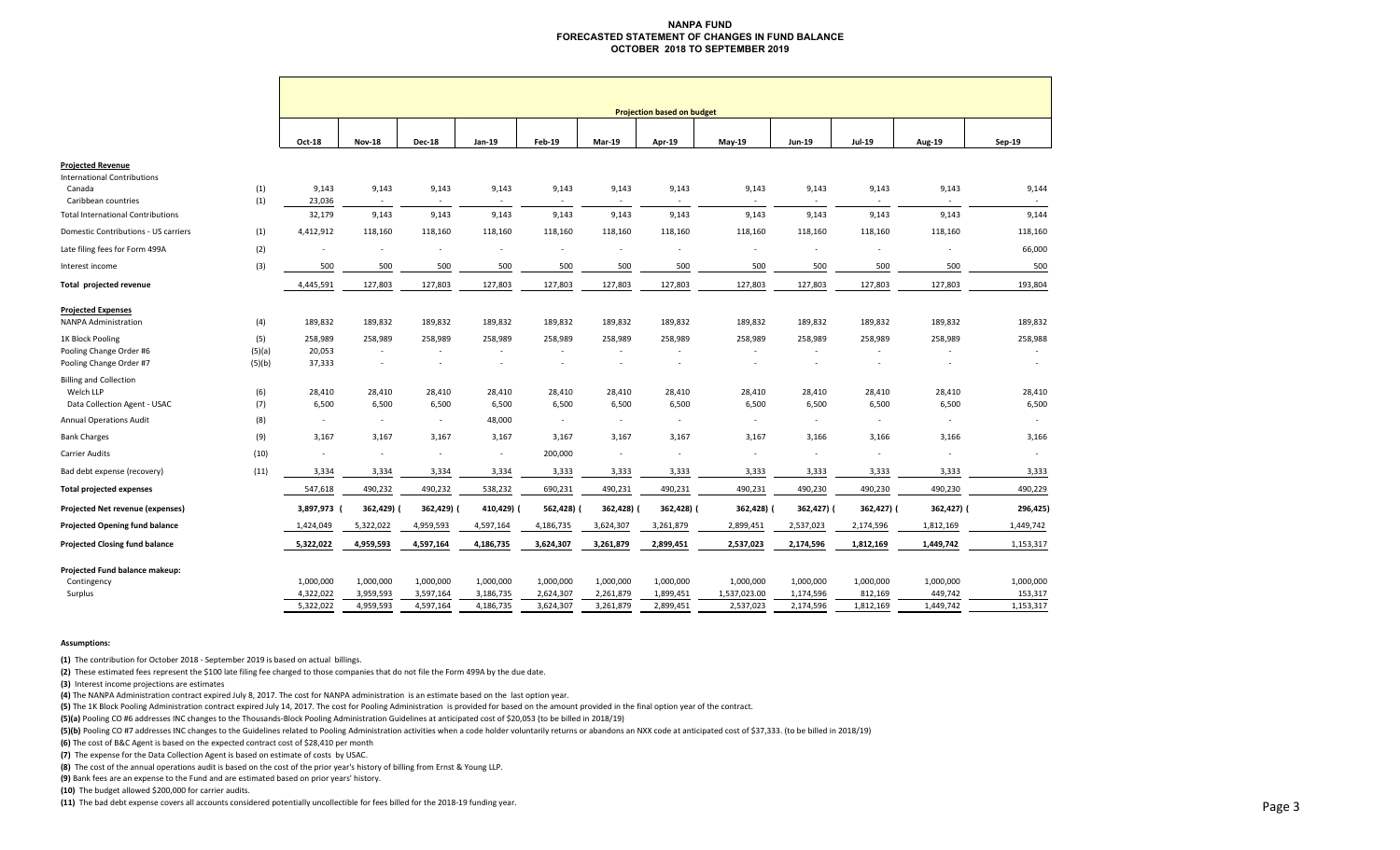# **Deliverables Report**

## **Distributing invoices**

The monthly and annual invoices for carriers were emailed/mailed on September 12<sup>th</sup>. A total of 6,128 invoices were issued for the 2018/19 fees

## **Processing Payments**

Payment information from the lockbox service at Mellon Bank is downloaded on a daily basis. The deposit information is recorded daily.

## **Late/Absent Payments**

Statement of accounts were emailed/mailed on September 14<sup>th</sup> to all carriers with overdue balances. Nine carriers were sent statements.

## **FCC Red Light Notices**

At a minimum, an updated red light report is posted to the FCC server for processing once a week. When required, additional updates are posted.

#### **Helpdesk Queries**

All queries are directed to a helpdesk voicemail inbox or email inbox. The details of the query are documented in an Access database. The date, Filer ID, nature of query, name of person making the request, who responded to query and the resolution date. In September 87 calls and 457 emails were received which is comparable to the prior year. Most queries are about requesting copies of invoices, how to make changes to their email billing address, notification about closing their business, asking what the invoice was for or asking how to make a payment. The increased queries are directly attributed to the mailout of the annual invoices.

#### **Staffing Changes**

There have been no changes to staffing this month.

#### **Contract Renewal**

The Billing and Collection Agent contract was awarded to Welch LLP in April 2018. The contract is for a 5‐year period from May 1, 2018 to April 30, 2023.

## **Status of Audits**

**FCC Audit:** We were given a listing by the auditors of the required documents and the due dates. We have been providing the FCC auditors with all of the documents by the required dates.

**Independent Audit:** The independent audit by Ernst & Young LLP of the financial statements and specified procedures will commence sometime near the end of November.

**IPERIA:** Annual risk assessment analysis completed and sent to the FCC and auditors in May, as well as the Entity Level Assessment as required by OMB Circular A-123. Testing and reporting for improper payments was completed at the end of September .

#### **Accounts Receivable**

We did not receive any funds in September from Treasury for debts collected.